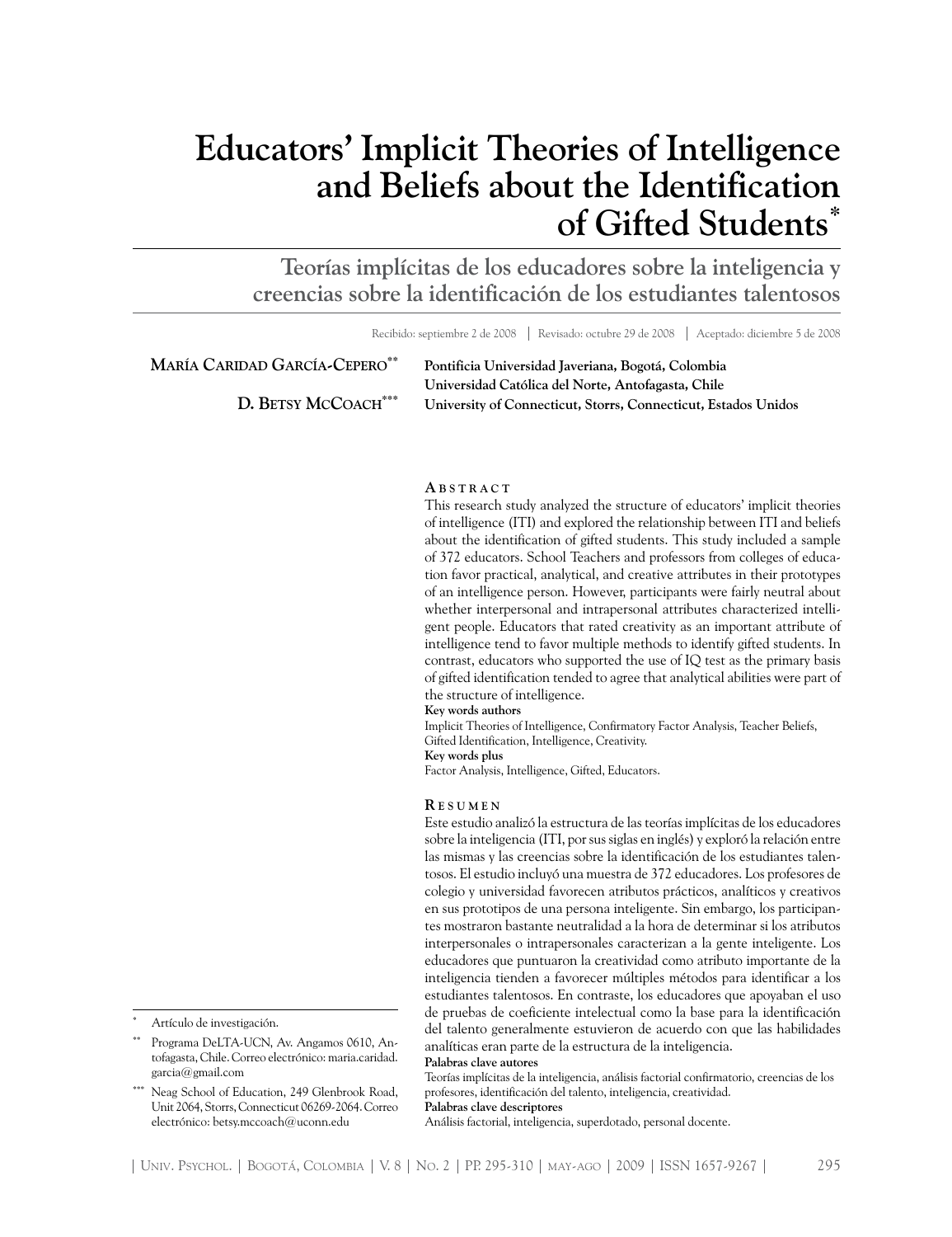# **Introduction**

Implicit theories are essentially definitions; ideas or theories that laypersons or scientists have about some phenomena (Sternberg & Davidson, 1986). Understanding people's implicit theories is important because these beliefs guide people's attitudes and behaviors. Social cognition theory suggests that beliefs determine their attitudes and their willingness to be engaged in certain behaviors (Pintrich & Schunk, 2002). Additionally, Teachers 'and Faculties' implicit theories determine many of their instructional decisions (Gómez-López, 2005).

Implicit theories of intelligence (ITI) are beliefs that people have about what intelligence is and how it is manifested in people's behavior. Prior research indicates that people possess implicit theories of intelligence, and they use these implicit theories to evaluate themselves and hypothetical others (Sternberg, 1985). In gifted education, implicit theories of intelligence are of particular interest because intelligence is interwoven into most definitions of giftedness.

There are several reasons it is important to understand ITI (Sternberg, 2000). First, these theories drive the way in which people perceive and evaluate both their own intelligence and that of others. Therefore, ITI may influence the identification and nomination of gifted students (Maker, 1996). Second, implicit theories give rise to explicit theories and can help researchers to refine and revise existing explicit theories. Finally, analyzing implicit theories of intelligence across cultures and ages can help to understand developmental and cultural differences in expectations about intellectual abilities (Sternberg, 2000).

To analyze ITI, researchers have developed a variety of classification schemes. Early works studied whether intelligence is a stable genetic trait or is modifiable by environmental factors (Lynott & Wolfolk, 1994). In this vein of research, some researchers (Blackwell, Trzesniewski & Dweck 2007; DaFonseca , Schiano-Lomoriello, Cury, Poinso, Rufo & Therme, 2007; Hong, Chi-yue & Dweck, 1999; Cabezas & Carpintero, 2006) have classified

theories of intelligence as fixed (entity theories) or malleable (incremental theories).

There may exist certain prototypes of intelligence (Sternberg, Conway, Ketron & Bernstein, 1981; Cabezas & Carpintero, 2006). These prototypes are related to the characteristics that people assign to intelligence, intelligent behavior, or intelligent people. Sternberg et al. (1981) identified different constructs related to intelligence such as: verbal ability, social competence, verbal intelligence, problem solving ability, and practical intelligence. In addition, he found that these constructs vary among different populations. Using factor analysis, Lynott and Wolfolk (1994) found the following dimensions or attributes that people use to describe intelligent people: practical, academic, socially adaptive, and conceptual thinking.

Most of the research conducted on implicit theories examines the role of a student's beliefs about his or her own intelligence on achievement and motivation. Dweck's model of motivation states that there is a relation between the ITI of students and their self-motivational process, specifically in the kind of goals that students set for themselves (Blackwell, Trzesniewski & Dweck, 2007; Dweck, 2000; Carpintero, Cabezas, González & Fernández, 2003; Valenzuela, 2007). In addition, Ablard (2002) found that learning goals are stronger in students that have an incremental theory of intelligence. However, Strømsø and Bräten (2004) found that there were weak and non-statistically significant relations between intelligence beliefs and three measures of goal orientations (mastery goal, performance approach goals and performance avoidance goals). As these authors suggest, it is important to develop more field-oriented research to elucidate the nature of the relationship between implicit theories and goal orientations. Finally, research developed by (Hong et al., 1999) showed that ITI affect attributions and coping behaviors. Incremental theorists tend to associate attribute failure with effort, and they tend to engage in remedial actions more than entity theorists.

Although the previous results are applied to students' beliefs, it is posible that a similar process exists for teachers' beliefs about intelligence.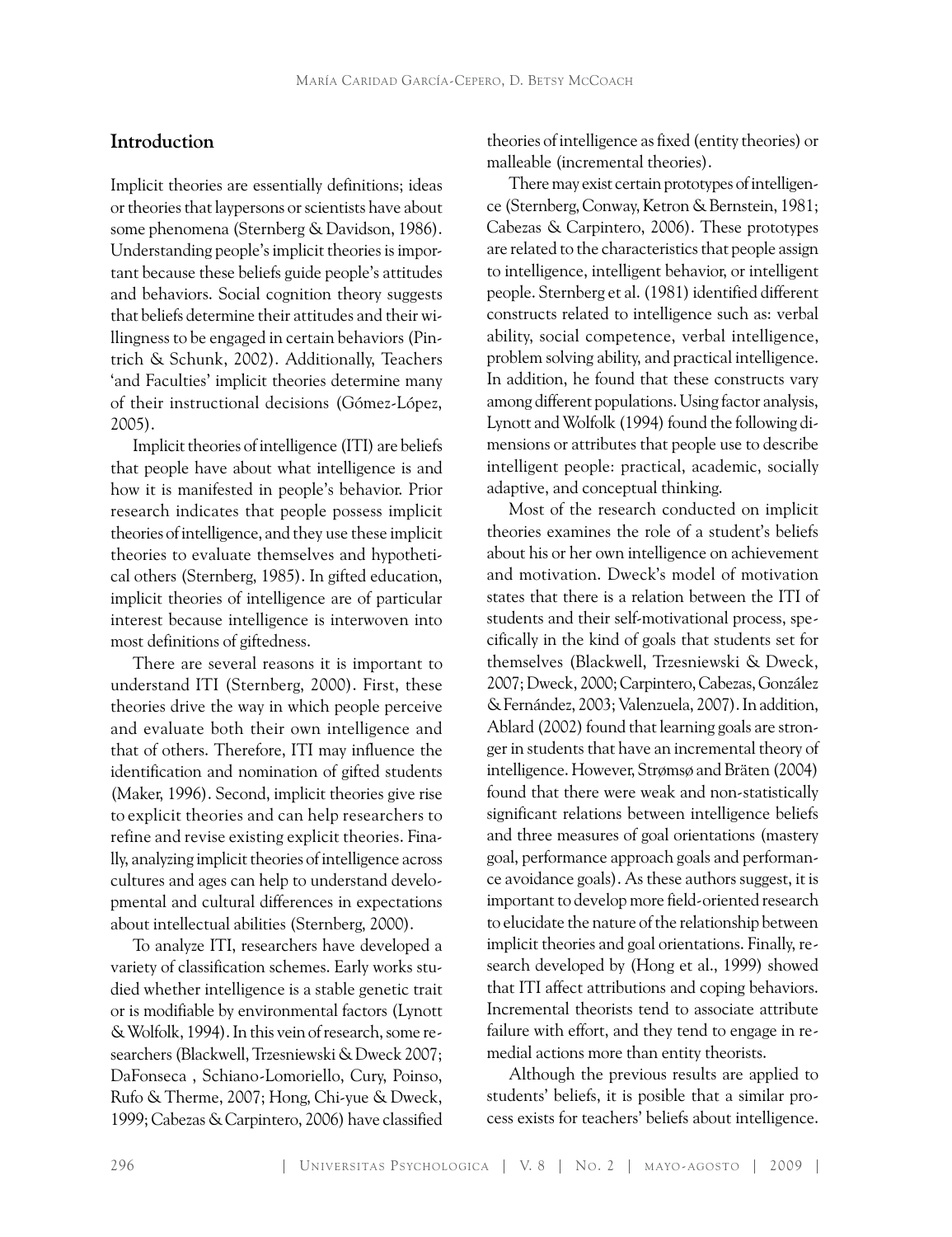Some researchers suggest that teachers' behavior and attitudes are influenced by their beliefs about the nature of the intelligence (Deemer, 2004; Dupeyrat & Marine, 2005). Lynott and Wolfolk (1994) found a relationship between the implicit theories of the teacher (conceptual thinkingpractical knowledge) and the teacher's educational goals. Further, Lee (1996) found that teachers with an entity implicit theory and teachers with an incremental theory treat their students differently. Entity teachers tended to focus more in the abilities of students, whereas incremental teachers tended to focus in strategy and effort in learning. Moreover, entity teachers viewed failures as obstacles to be overcome, in contrast with incremental teachers, who believed that failures were learning opportunities.

Based on the previous review, teachers' nomination and identification of gifted students may be mediated by teachers' implicit theories of intelligence. This study examined a national sample of classroom teachers and professors. The main purpose of this research was to analyze and to understand educators' implicit theories of intelligence (ITI) and to explore the relationship of ITI with their beliefs about identification of gifted populations, their beliefs about the malleability of intelligence, and their self-evaluations on the hypothesized attributes.

## **Method**

# *Sampling framework*

We included two groups of educators: teachers that work in schools and have direct contact with gifted students and professors from schools of education, who may provide education for current and future teachers. It was important to include faculty from school of education because their beliefs may play an important role in the development of their students' beliefs, and these students will ultimately be the teachers of gifted students. In addition, professors' beliefs could affect the choice of curricular content and competencies that they seek to

develop in pre-service and in-service teachers with whom they have contact.

A nationally representative sample of 1000 K-12 educators and 1000 professors from schools of education around the country were invited to participate in the study. After procuring names and addresses from a marketing company, we mailed surveys and postage paid envelopes to these 2000 educators. A second mailing went out to non-respondents approximately 10 weeks after the initial mailing. 372 surveys were collected in this process. The response rate to the survey was approximately 25%. The sample consisted of 168 teachers and 204 professors from the mail portion of the study.

### *Instrumentation*

The participants completed four instruments. The Implicit theory of Intelligence Survey (ITIS) (Garcia-Cepero & McCoach, 2006) was used to identify the structure of implicit theory of intelligence. The survey of implicit theories of intelligence, developed by Carol Dweck (Dweck, 2000) was used to identify and assess the degree to which participants considered intelligence fixed or malleable. An adapted and revised version of the survey on Assumptions Underlying the Identification of Gifted and Talented Students (Brown et al., 2005) was used to identify participants' beliefs about identification of gifted students. The last section included a small self-rating instrument that gathered information about participants' perceptions of their ability in selected areas (creativity, social conscience, analytical ability, practical ability, and interpersonal ability). The items from each instrument are included in the Appendix.

## *Analysis*

Initially, a series of factor analyses were conducted to identify the measurement model for each of the surveys and scales. Confirmatory Factor Analysis (CFA) was used with the ITIS and Dweck's survey of Implicit Intelligence, because these instruments had previously undergone a validation process (Bryant & Yarnold, 2005). Therefore, we were able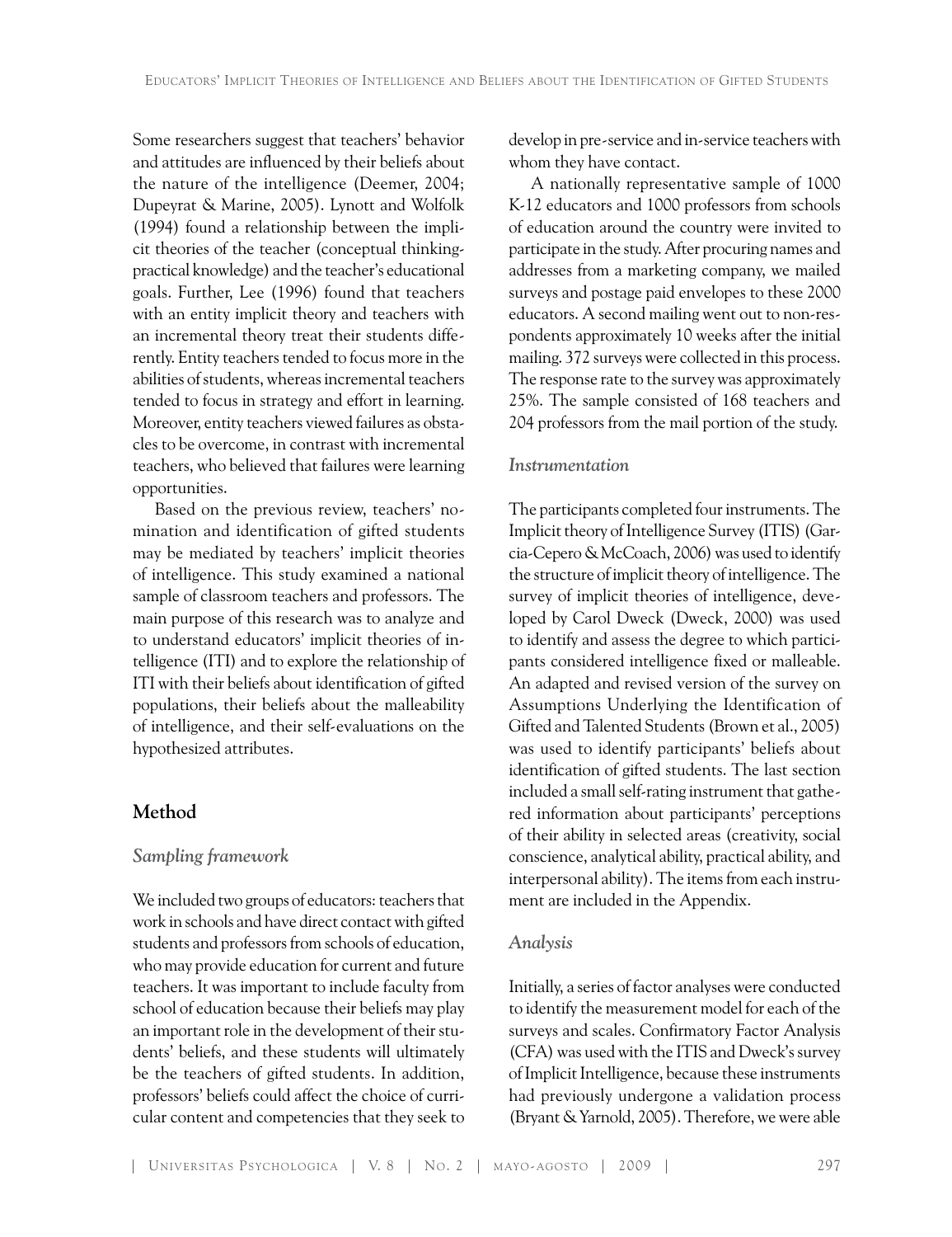to posit an a priori structure for these instruments. In contrast, because we had made substantial modifications and adaptations to the survey of beliefs about identification of gifted students, we conducted an Exploratory Factor Analysis (EFA) to identify the factorial structure of this instrument (Bryant & Yarnold, 2005). Once the best measurement model was identified for each survey, the reliability of each scale was calculated. After this, we conducted a series of descriptive analyses to identify the general ITI tendencies within the sample of teachers and professors.

To analyze the relationships among the scales and the differences among the teacher's and professor's responses, we used Structural Equation Modeling (SEM) techniques (Loehlin, 2004; Mac-Callum & Austin, 2000; McCoach, 2003).

The first survey identified the structure of the educators' implicit theory of intelligence (ITIS) using four different sub-scales: analytic, practical, creative, and inter-intra personal. Each sub-scale had a range from 1 to 7 where lower scores represented lower agreement to include items from that factor (analytic, practical, creative, and inter-intra personal) as part of the prototype of intelligence; higher scores represented high agreement to include items from that factor as part of the prototype of intelligence. The reliability estimates for each of the IT IS subscales were .87, .82, .84 and .96 respectively. Based on the CFA analysis, the measurement model exhibited less than adequate fit:  $\chi$ 2 (521, N = 369) = 1824.73  $\rho$  < .001; CFI = 0.851; TLI= 0.840; RMSEA= 0.082; 90% CI of RMSEA= 0.078 to 0.086; SRMR= 0.071. The model fit could be improved considerably if correlated errors were added to the measurement model (Tomarken & Waller, 2005). Table 1 depicts the reliability information for all the scales used in the current study.

The second survey, Dweck's survey of implicit theories of intelligence, (Dweck, 2000) measured the malleability (modifiability) of intelligence. The survey contained one 8-item scale that included questions about how malleable or fixed respondents believe the intelligence is. Four of the questions asked whether the respondent agreed

## **Table 1**

Surveys reliability for the sample of teachers and professors

| Scale                                       | Number<br>of Items | Average<br>inter-item<br>correlation | <b>SD</b><br>of<br><b>IIC</b> | Cronbach's<br>alpha |  |
|---------------------------------------------|--------------------|--------------------------------------|-------------------------------|---------------------|--|
| <b>ITIS</b>                                 |                    |                                      |                               |                     |  |
| Inter-Intra-<br>personal<br>Scale           | 14                 | 0.64                                 | 0.07                          | 0.96                |  |
| Practical<br>Scale                          | 6                  | 0.44                                 | 0.12                          | 0.82                |  |
| Creative<br>Scale                           | 6                  | 0.47                                 | 0.08                          | 0.84                |  |
| Analytic<br>Scale                           | 8                  | 0.45                                 | 0.10                          | 0.87                |  |
| Dweck's                                     |                    |                                      |                               |                     |  |
| Malleabi-<br>lity Factor                    | 8                  | 0.59                                 | 0.12                          | 0.92                |  |
| <b>Believes</b><br>Identification           |                    |                                      |                               |                     |  |
| Multiple<br>Identifica-<br>tion Me-<br>thod | 5                  | 0.50                                 | 0.08                          | 0.83                |  |
| IQ Based<br>Method                          | 5                  | 0.38                                 | 0.10                          | 0.76                |  |

Source: own work.

that intelligence was fixed. The other four questions asked whether the respondent agreed that intelligence was malleable. This CFA analysis modeled two factors: a substantive factor, and a method factor, which accounted for the opposite (negative) wording of four of the items. To address this method effect, we used the CT-C(M-1) Model (Maydeu-Olivares & Coffman, 2006). Based in the CFA analysis, the measurement model seemed to exhibit reasonable fit  $(\chi^2)(16, N=371) = 65.711$  $p$  < 0.001; CFI= 0.98; TLI= 0.96; RMSEA= 0.092; 90% CI of RMSEA 0.069 to 0.115; SRMR= 0.033). The reliability estimates were .92 for the present sample. This response scale ranged from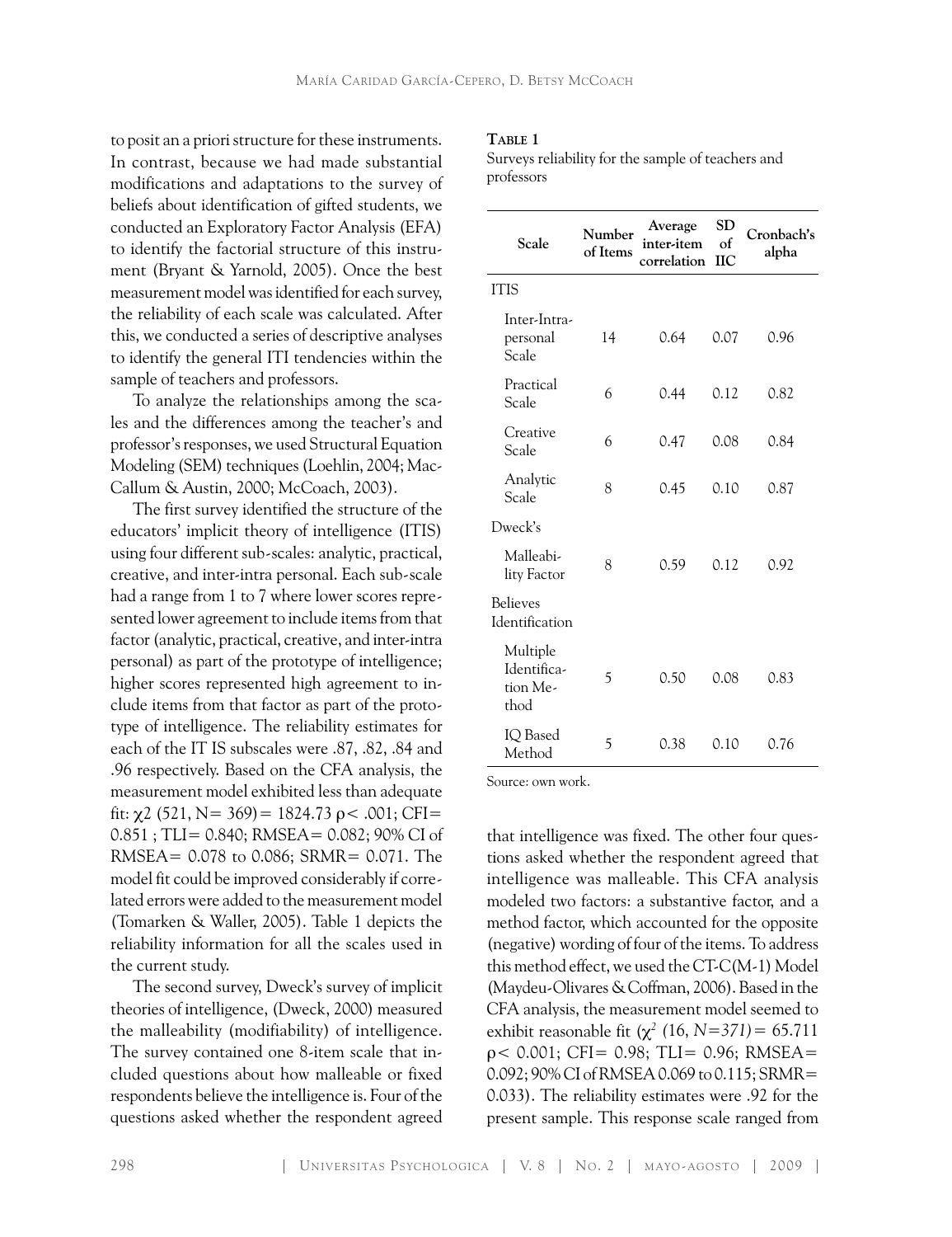1 to 7. Higher scores on this scale indicated a tendency to believe that intelligence is malleable, and lower scores indicated a tendency to believe that intelligence is fixed.

The third survey measured participants' beliefs about identification of gifted students. This survey was based on the instrument developed by Brown et al. (2005), and it included two subscales. An EFA was conducted using principal axis factoring and oblimin rotation. A parallel analysis suggested a two factor extraction solution. Two meaningful factors were then extracted, and they explained 31% of the variance. The first factor measured the degree of agreement with using IQ as the primary form of identification. This subscale had an internal consistency Cronbach's alpha reliability estimate of 0.76 in the present sample. The second scale focused on the use of multiple criteria for identification as gifted, and had a Cronbach's alpha of 0.83. Each of the scales had 5 items. Six of the original items were eliminated because they had low loadings on both factors (questions 7, 10, 13, and 15) or because elimination of the item increased the Cronbach alpha reliability estimate (question 3). The scores of these sub-scales ranged from 1 to 7, where lower scores indicated that the respondent did not endorse the identification method (IQ base or Multiple criteria). In contrast, higher scores represented a tendency to endorse the identification method.

The self-evaluation section contained a 7-point Likert scale in which participants ranked themselves in the following five areas: interpersonal skills, analytic ability, social conscience, inter/intrapersonal ability, practical abilities, and creativity. For these analyses, the items of the self-assessment survey were collapsed around two factors using CFA. The first factor measured self–perceptions of cognitive skills such as analytic ability and creativity. The second factor measured a more affective dimension. This factor included social conscience, practical ability (common sense) and inter-intra personal ability. The two factor model exhibited reasonable fit: χ*<sup>2</sup> (*24, *N=371)=* 41.98 p= 0.013; CFI= 0.92; TLI= 0.93; RMSEA= 0.064; 90% CI of RMSEA 0.029 to 0.095; SRMR= 0.173.

# **Results**

On average, the teachers and professors in the sample tended to favor analytic attributes in their prototypes of an intelligent person. In addition, there was a clear tendency to include practical and creative characteristics in their theories about the attributes of an intelligent person. However, on average, participants were fairly neutral about whether inter- and intrapersonal attributes characterized intelligent people. Table 2 depicts the sample means and standard deviations for these four scales, as well as the others scales included in the survey.

There was no general tendency for teachers and professors to consider intelligence as fixed or as malleable (mean=4.34). However, this scale had a fairly large standard deviation (SD=1.16),

#### **Table 2**

Mean and Standard Deviation of the scales

| Scale                                    |                                  | M    | SD   |
|------------------------------------------|----------------------------------|------|------|
| Structure of impli-<br>cit theory (ITIS) | Analytical                       | 5.73 | 0.77 |
| $(1-7)$ Scale)                           | Creative                         | 5.56 | 0.85 |
|                                          | Practical                        | 5.27 | 0.79 |
|                                          | Inter/Intrapersonal              | 4.42 | 0.99 |
| Modifiability of<br>intelligence         | Modifiability of<br>intelligence | 4.34 | 1.16 |
| $(1-7)$ Scale)                           |                                  |      |      |
| Self perception                          | Interpersonal<br>abilities       | 5.37 | 0.95 |
| $(1-7)$ Scale)                           | Analytical abilities             | 5.18 | 0.93 |
|                                          | Social conscience                | 5.58 | 0.91 |
|                                          | Practical abilities              | 5.52 | 0.92 |
|                                          | Creative abilities               | 5.01 | 1.13 |
| Beliefs about<br>identification          | Multiple approach                | 6.26 | 0.70 |
| $(1-7)$ Scale)                           | IO Based Identifi-<br>cation     | 3.11 | 0.97 |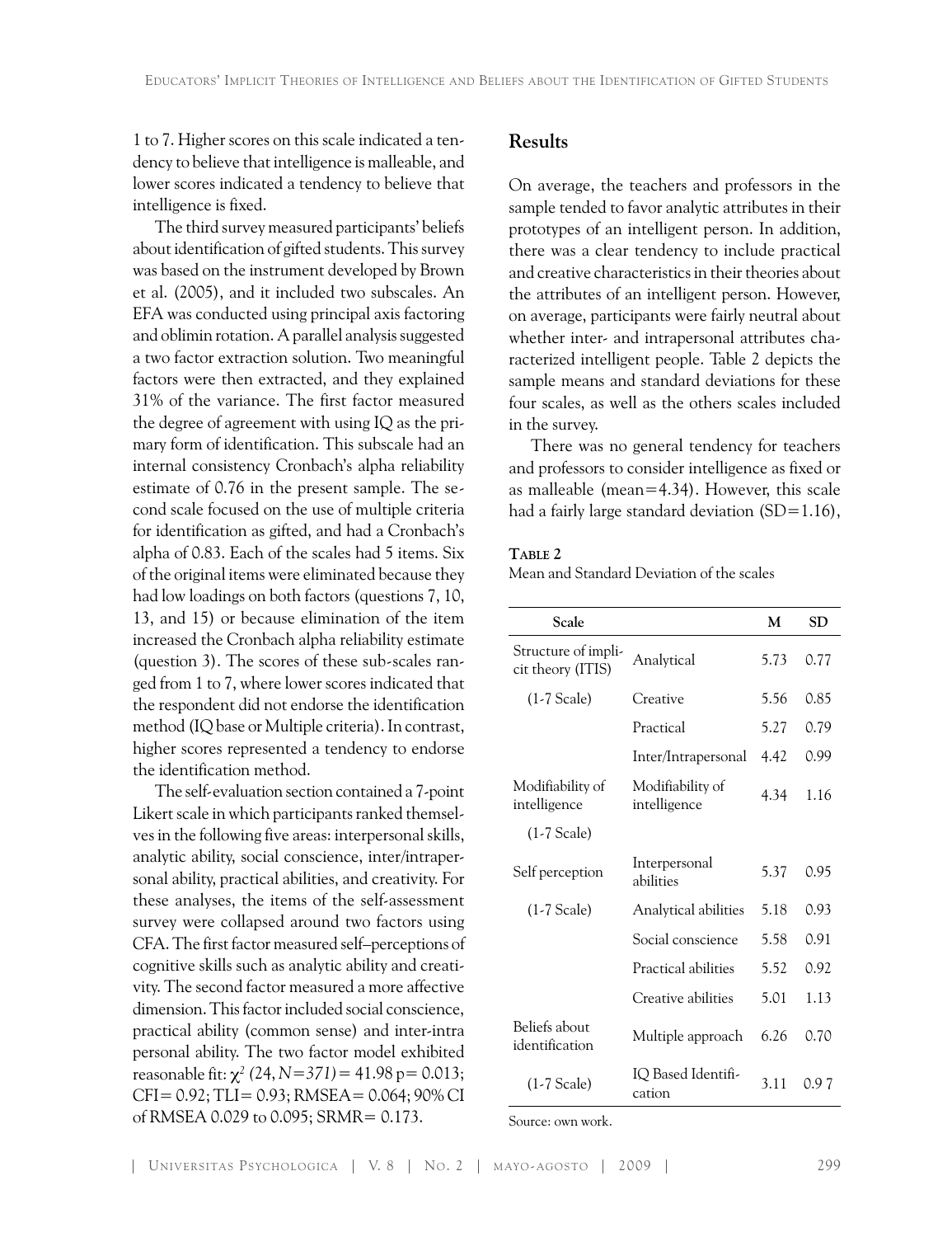indicating that there was considerable amount of variability among participants in terms of their beliefs about malleability of the intelligence.

In terms of people's perceptions of their own abilities, in general, people perceived themselves to be above average on most or all of the 5 traits. The means of all 5 self-perception factors were between 5 and 5.6 on a scale of 7, where 7 means they believe that they belong to the 1% top percent of the population in that attribute, a score of 6 indicates very high ability, a score of 5 indicates high ability, and a score of 4 means that they consider to themselves to have average ability.

Finally, there was a strong tendency among the educators to endorse the use of multiple criteria for identification of gifted populations (Mean=6.26 on a 7 point scale). On the contrary, there was

a slight tendency to eschew the use of IQ as the basis of the identification process (Mean=3.11). There was more variability in people's attitudes about using IQ-based approaches (SD=.97) than there was in their attitudes toward using multiple criteria approaches (SD=.70).

To analyze the relations among the constructs, we used structural equation modeling techniques. Before creating the model that included all the scales, we tested each of the initial CFA measurement models separately to test for invariance among the two groups. Table 3 summarizes the unstandardized regression weights and standard errors for the items and table 4 depicts the pattern matrix for the survey of beliefs of identification of gifted students.

## **Table 3**

Unstandardized regression weights for the instruments

|                                                        | Estimate | S.E. | Est./S.E. |  |  |  |  |  |
|--------------------------------------------------------|----------|------|-----------|--|--|--|--|--|
| IT IS                                                  |          |      |           |  |  |  |  |  |
| Inter-Intrapersonal factor                             |          |      |           |  |  |  |  |  |
| understands his/her feelings                           | 1.00     | 0.00 | 0.00      |  |  |  |  |  |
| deals effectively with people                          | 1.06     | 0.06 | 19.19     |  |  |  |  |  |
| accepts others for who they are                        | 1.01     | 0.05 | 18.90     |  |  |  |  |  |
| maintains emotional control                            | 1.02     | 0.05 | 19.67     |  |  |  |  |  |
| Remains calm under pressure                            | 1.00     | 0.05 | 18.60     |  |  |  |  |  |
| is sensitive to other people's needs                   | 1.00     | 0.07 | 15.26     |  |  |  |  |  |
| Can see issues from other people's point of view       | 1.03     | 0.07 | 15.81     |  |  |  |  |  |
| is a good judge of other people                        | 0.97     | 0.07 | 14.78     |  |  |  |  |  |
| Has a social conscience                                | 1.05     | 0.06 | 18.79     |  |  |  |  |  |
| earns the trust of others                              | 1.04     | 0.06 | 17.14     |  |  |  |  |  |
| Has high moral values                                  | 1.04     | 0.06 | 18.73     |  |  |  |  |  |
| Acts responsibly                                       | 1.12     | 0.06 | 19.87     |  |  |  |  |  |
| prioritizes the needs of the group above his/her needs | 0.91     | 0.05 | 17.29     |  |  |  |  |  |
| wants to improve society                               | 0.98     | 0.06 | 16.98     |  |  |  |  |  |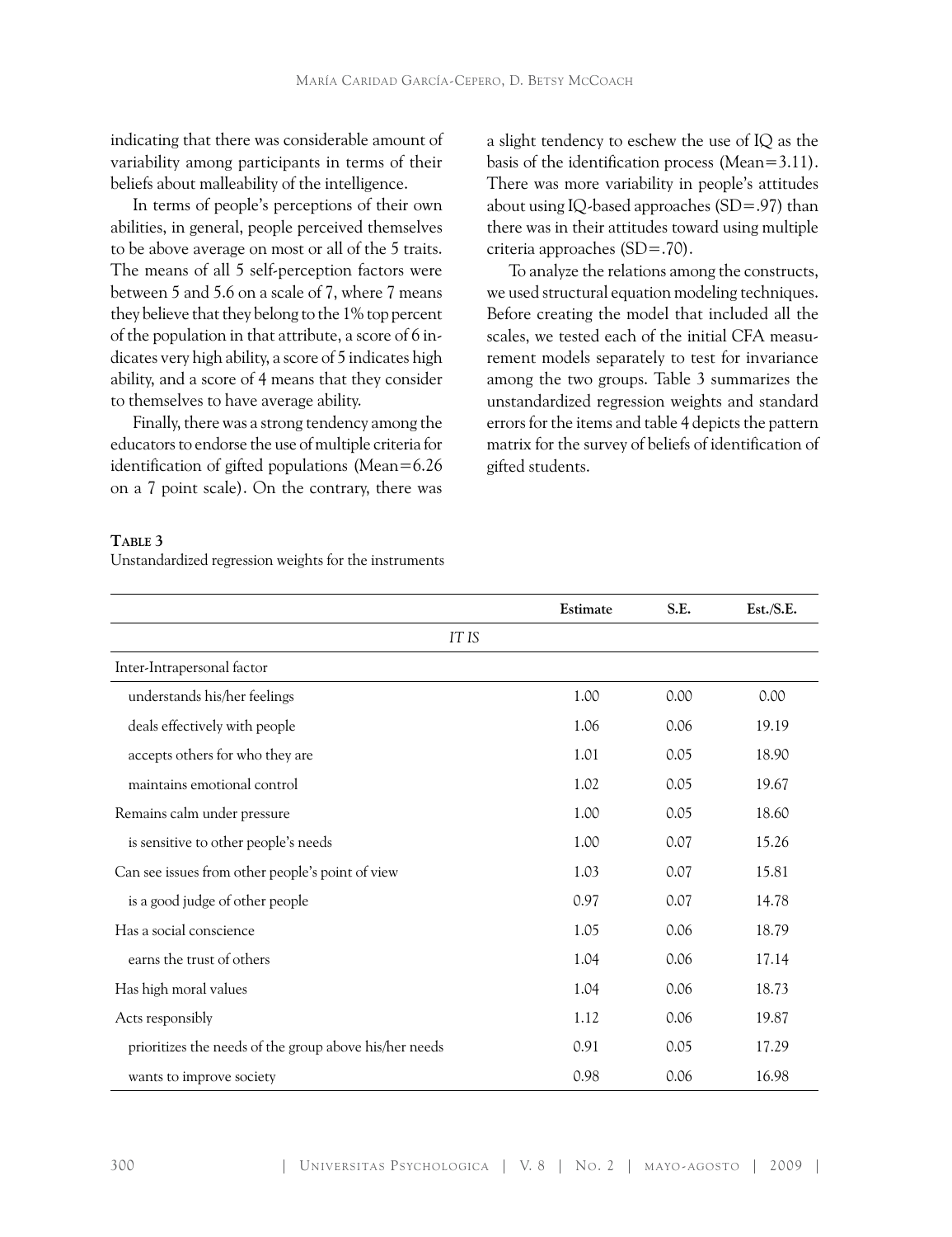**Estimate S.E. Est./S.E.** Analytic Factor reads with high comprehension 1.00 0.00 0.00 0.00 learns rapidly 1.05 0.09 11.66 reasons logically 1.17 0.10 12.13 Has a good memory and the set of the set of the set of the set of the set of the set of the set of the set of the set of the set of the set of the set of the set of the set of the set of the set of the set of the set of th Makes accurate inferences 0.94 0.09 10.89 sees relationships among different concepts 0.69 0.07 9.45 processes information easily 1.05 0.09 11.47 is analytic 1.08 0.09 12.26 Practical Factor Solves real problems efficiently  $1.00$  0.00 0.00 0.00 is able to use what he/she knows to solve problems in real life 0.66 0.07 9.34 is capable of solving real world problems 0.66 0.07 8.88 is a good decision maker 1.08 0.08 13.13 easily adjusts to new situations  $0.99$  0.08 11.93 is able to shape his/her environment 0.89 0.08 11.39 Creativity Factor Displays creativity 1.00 0.00 0.00 0.00 is full of ideas and insights 0.95 0.09 11.21 is independent in thought and action 0.97 0.09 10.49 Comes up with unusual ways to solve problems 1.02 0.08 12.36 finds original relationships among concepts 0.93 0.08 11.17 is imaginative 1.07 0.08 12.83 *Self-evaluation factors* Self evaluation non-cognitive abilities Self- evaluation Interpersonal skills 1.00 0.00 0.00 Self- evaluation social conscience  $1.15$  0.14 8.11 Self- evaluation practical abilities/common sense 0.78 0.12 6.69 Self-evaluation cognitive abilities Self- evaluation analytical abilities 1.00 0.00 0.00 Self- evaluation creative skills  $1.14$  0.38 2.98

Educators' Implicit Theories of Intelligence and Beliefs about the Identification of Gifted Students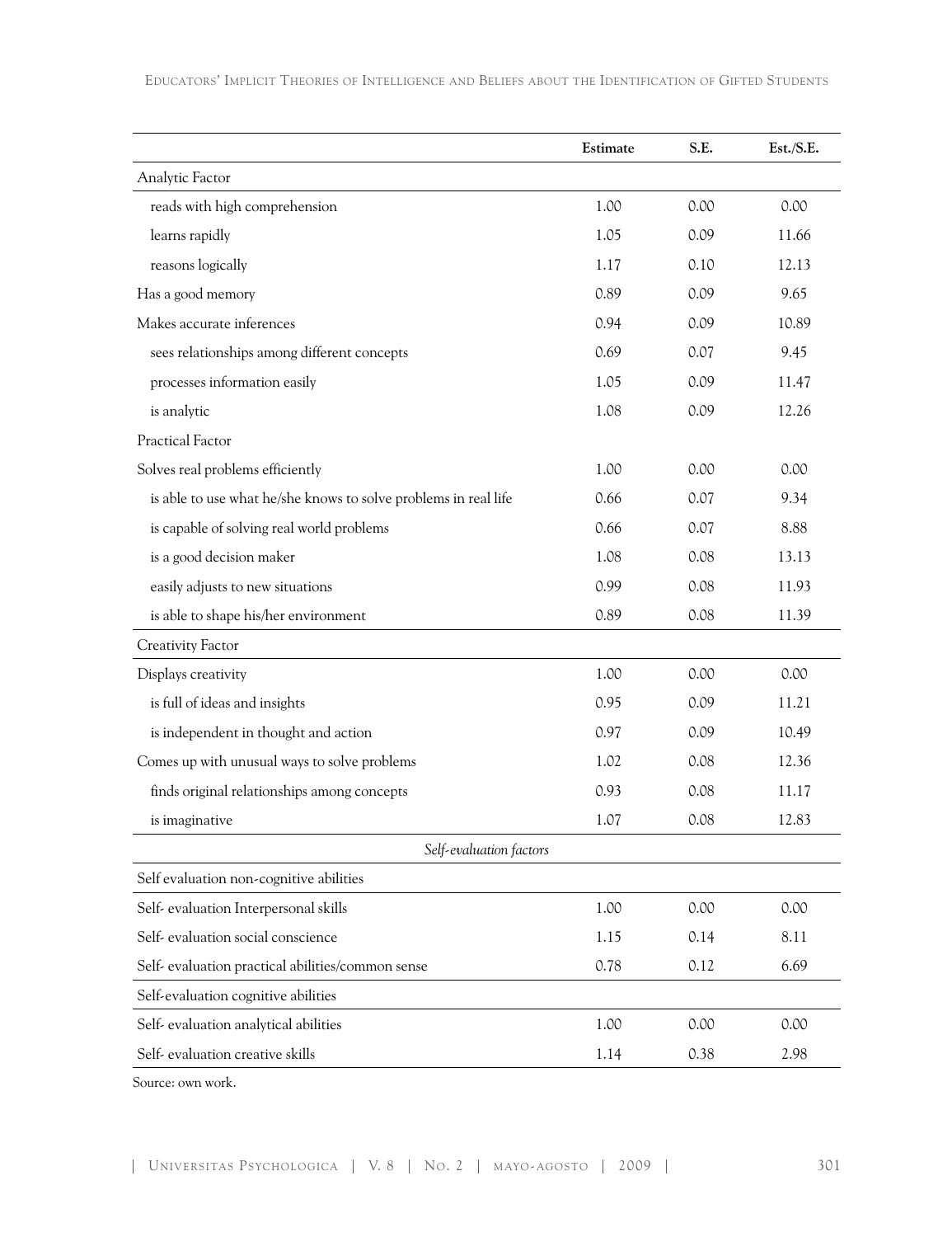### **Table 4**

Pattern matrix of beliefs about identification for teacher and professors sample

|                                                                                                                                                                 | Multiple criteria | IQ Based |
|-----------------------------------------------------------------------------------------------------------------------------------------------------------------|-------------------|----------|
| Identification should include options that allow stu-<br>dents to express themselves in many ways (e.g., written,<br>visual, oral, constructed, interpersonal). | 0.80              |          |
| An effective plan for identification requires the use of<br>several types of information about the student.                                                     | 0.69              |          |
| At least part of the identification process should be<br>individualized.                                                                                        | 0.66              |          |
| Gifted and talented students may express their abilities<br>in many ways.                                                                                       | 0.65              |          |
| The identification process should include the as-<br>sessment of nonintellectual factors such as creativity<br>and leadership.                                  | 0.60              |          |
| Standardized intelligence tests are the most accurate<br>instruments to identify gifted students.                                                               |                   | 0.77     |
| Identification should be based primarily on an intelli-<br>gence or achievement test.                                                                           |                   | 0.70     |
| All gifted students have high IQ.                                                                                                                               |                   | 0.65     |
| All students with high IQ are gifted.                                                                                                                           |                   | 0.55     |
| A precise cut-off score should be set for all tests used in<br>identification.                                                                                  |                   | 0.45     |
| Identification should be restricted to a fixed percentage<br>of the total student population.                                                                   |                   | 0.35     |

*Note*. Extraction Method: Principal Axis Factoring. Rotation Method: Oblimin with Kaiser Normalization. \*\*Pattern coefficients below 0.15 are suppressed.

Source: own work.

The models for Dweck's survey and the selfrating survey were totally invariant across the two groups. The model for the ITIS was a partiallyinvariant across the two groups. The standardized regression weights for all four factors were invariant across the two groups. However, for this model, the errors for the indicators of the inter-intrapersonal factor were significantly different across the two groups. Additionally, the mean for the inter-intrapersonal factor differed across the two groups. Finally, the correlation of the inter-intrapersonal factor with other factors in the model differed

across the two groups. Figure 1 presents the full measurement model.

We conducted a series of multiple group SEM analysis to determine the invariance level of the model. It was possible to establish a partial invariance across the two groups. The loadings in the model were invariant. The errors and correlations were invariant in all factors except the inter-intrapersonal factor. The factor means were freely estimated across the two groups. Table 5 and 6 summarize the results of these analyses.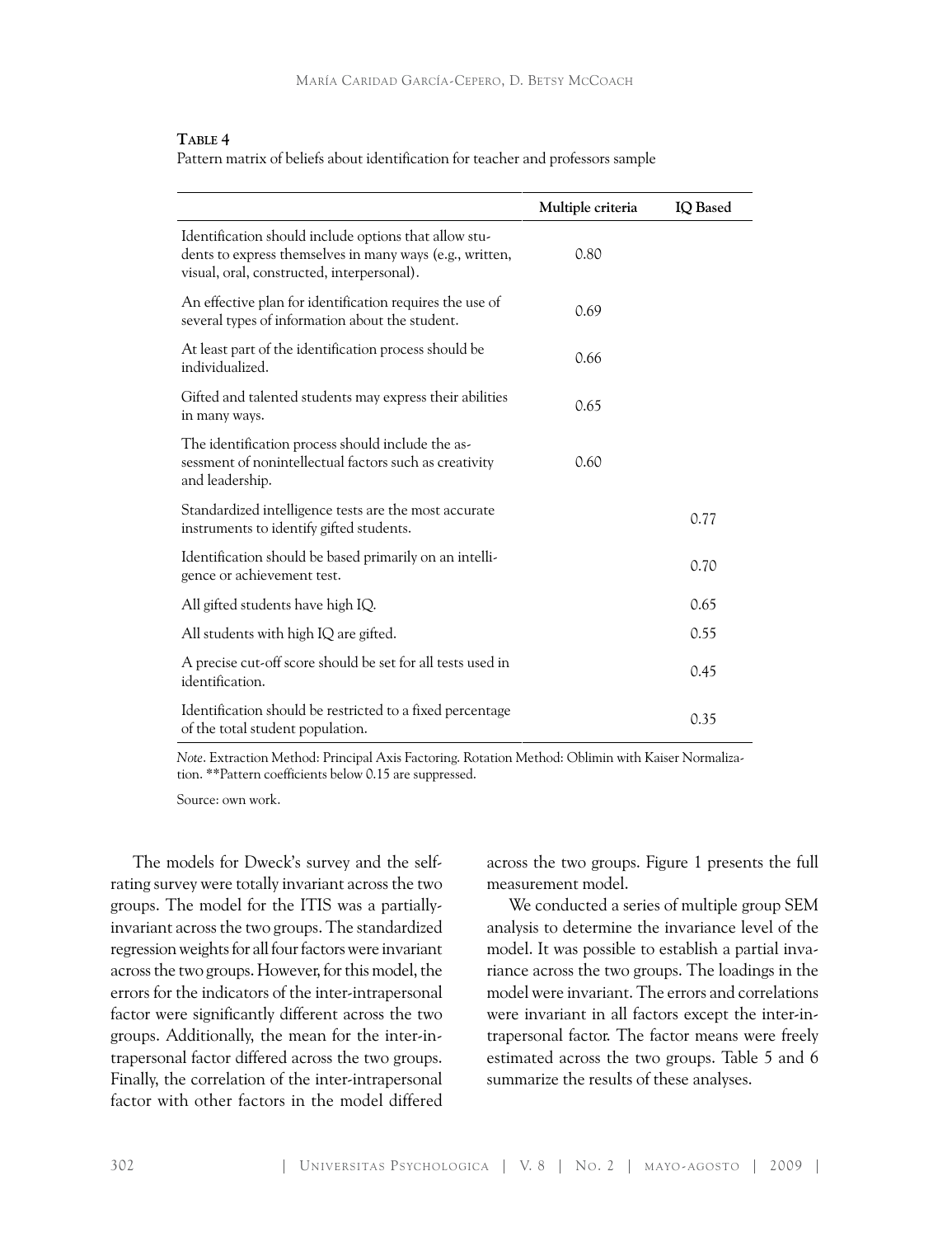

## **Figure 1**

Measurement model of implicit theories of intelligence, beliefs about identification of gifted students and self-evaluation of abilities.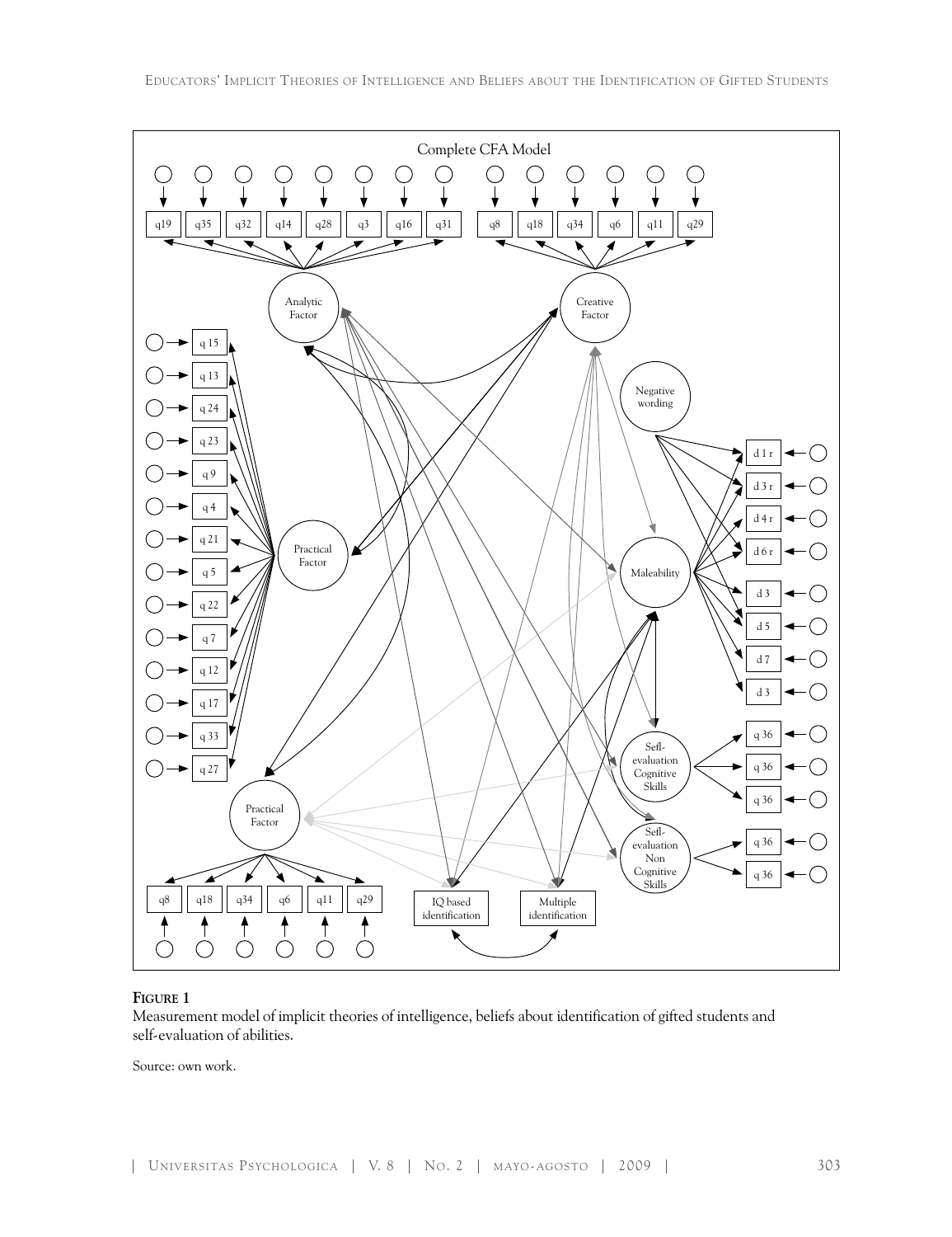| Model   | $\chi^2$ (df)     | $\chi^2/\text{d}f$ | $\Delta \chi^2$ ( $\Delta \underline{df}$ ) | <b>CFI</b> | TLI  | RMSEA (90% CI of RMSEA) | <b>SRMR</b> |
|---------|-------------------|--------------------|---------------------------------------------|------------|------|-------------------------|-------------|
| Model 1 | 4353.62 (2217) *  | 1.96               | ---                                         | 0.82       | 0.81 | $0.072(0.069-0.076)$    | 0.07        |
| Model 2 | 4391.63 (2260) *  | 1.94               | 38 (14)                                     | 0.82       | 0.81 | $0.072(0.068-0.075)$    | 0.07        |
| Model 3 | 4442.43 (2297) *  | 1.93               | 50.8 (37)                                   | 0.82       | 0.81 | $0.071(0.068-0.074)$    | 0.08        |
| Model 4 | 4477.645 (2329) * | 1.92               | 34.2 (31)                                   | 0.82       | 0.82 | $0.071(0.068-0.074)$    | 0.08        |
| Model 5 | $6079.86(2337)$ * | 2.6                | 1603.2 (9)*                                 | 0.69       | 0.69 | $0.093(0.090-0.096)$    | 1.35        |

**Table 5** Goodness-of –fit Indices for Multiple group comparison

*Note.* Model 1: Model with free estimates.

Model 2: Model with all loadings constrained.

Model 3: Model with all loadings constrained, and errors constrained in all factors except in Inter-Intra factor.

Model 4: Model with all loadings constrained, and correlation and errors constrained except in Inter-Intra factor.

 Model 5: Model with all loadings constrained, and means correlation and errors constrained except in Inter-Intra factor.  $\rho \leq 0.001$ .

Source: own work.

There were moderate to high correlations among the four factors on the ITIS, with correlation coefficients ranging from 0.39 to 0.86. Table 3 present the correlation indices among all the factors. The analytic factor and the creativity factor of the IT IS are highly correlated  $(r=0.84)$ , as are the inter/intra-personal factor and the practical factor (r=0.81 for teachers and 0.86 for professors).

In terms of people's perceptions of their own abilities, there was a moderate correlation among the non cognitive and cognitive variables  $(r=0.59)$ , p<0.05). Therefore, people that rated themselves high in terms of their cognitive abilities also tended to rate themselves as high in terms of their noncognitive abilities.

#### **Table 6**

Unstandardized regression weights for the structural part of the model

|                                                                | Estimate | <b>SD</b> | Estimate/SD |
|----------------------------------------------------------------|----------|-----------|-------------|
| Analytical factor with practical factor                        | 0.44     | 0.06      | $7.64*$     |
| Analytical factor with creativity factor                       | 0.50     | 0.06      | $8.05*$     |
| Analytical factor with inter-intrapersonal factor              | 0.32     | 0.06      | $5.77*$     |
| Multiple identification method with inter-intrapersonal factor | 0.11     | 0.04      | $3.01*$     |
| Multiple identification method with practical factor           | 0.11     | 0.03      | $3.19*$     |
| Multiple identification method with creativity factor          | 0.16     | 0.03      | $4.68*$     |
| Multiple identification method with analytical factor          | 0.09     | 0.03      | $2.88*$     |
| Multiple identification method with malleability factor        | 0.04     | 0.03      | 1.39        |
| IQ based identification method with inter-intrapersonal factor | 0.06     | 0.05      | 1.27        |
| IQ based identification method with practical factor           | 0.09     | 0.05      | $2.06*$     |
| IQ based identification method with creativity factor          | 0.03     | 0.04      | 0.70        |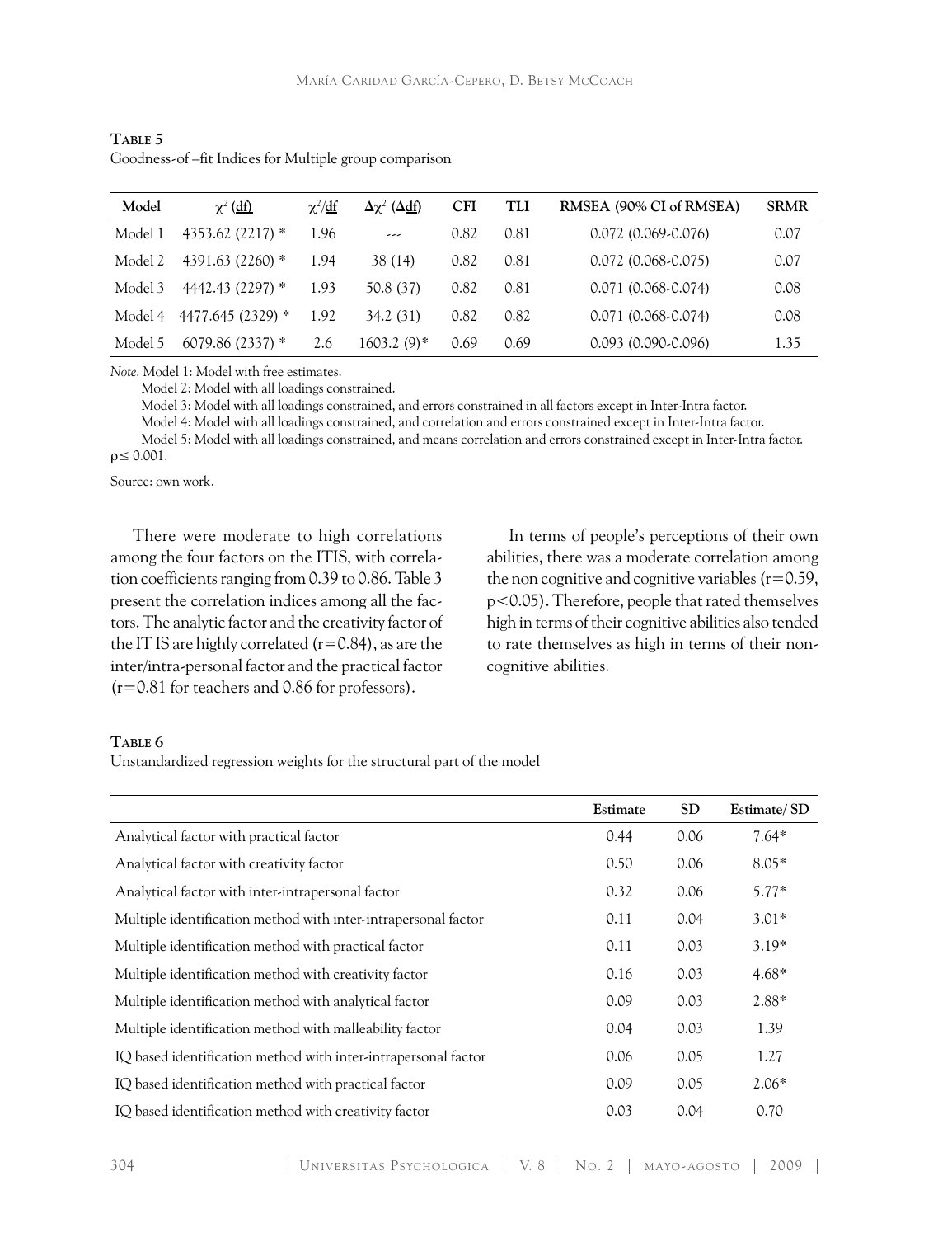|                                                                                  | Estimate | <b>SD</b> | Estimate/SD |
|----------------------------------------------------------------------------------|----------|-----------|-------------|
| IQ based identification method with analytical factor                            | 0.11     | 0.04      | $2.61*$     |
| IQ based identification method with malleability factor                          | $-0.16$  | 0.05      | $-3.44*$    |
| Self-evaluation non cognitive abilities with inter-intrapersonal factor          | 0.07     | 0.04      | 2.00        |
| Self-evaluation non cognitive abilities with practical factor                    | 0.12     | 0.03      | $3.37*$     |
| Self-evaluation non cognitive abilities with creativity factor                   | 0.09     | 0.03      | $2.58*$     |
| Self-evaluation non cognitive abilities with analytical factor                   | 0.07     | 0.03      | $2.29*$     |
| Self-evaluation non cognitive abilities with malleability factor                 | 0.06     | 0.03      | 1.84        |
| Self-evaluation non cognitive abilities with multiple identification method      | 0.15     | 0.03      | $5.02*$     |
| Self-evaluation non cognitive abilities with IQ based identification method      | $-0.07$  | 0.04      | $-1.95$     |
| Self-evaluation cognitive abilities with inter-intrapersonal factor              | 0.07     | 0.04      | 1.80        |
| Self-evaluation cognitive abilities with practical factor                        | 0.10     | 0.05      | $2.15*$     |
| Self-evaluation cognitive abilities with creativity factor                       | 0.15     | 0.05      | 2.88*       |
| Self-evaluation cognitive abilities with analytical factor                       | 0.11     | 0.06      | 1.99        |
| Self-evaluation cognitive abilities with malleability factor                     | 0.03     | 0.04      | 0.80        |
| Self-evaluation cognitive abilities with multiple identification method          | 0.09     | 0.03      | $3.05*$     |
| Self-evaluation cognitive abilities with IQ based identification method          | 0.00     | 0.05      | $-0.03$     |
| Self-evaluation cognitive abilities with self-evaluation non cognitive abilities | 0.21     | 0.04      | $4.74*$     |
| Multiple identification method with IQ based identification method               | $-0.22$  | 0.04      | $-5.89*$    |

 $ρ < 0.05$ .

Source: own work.

#### **Table 7**

Estimated correlation matrix among factors

|                                      |      | 1                                                         | $2^{\circ}$              | 3                        | 4 | 5           | 6                                                |      | 8 | 9 |
|--------------------------------------|------|-----------------------------------------------------------|--------------------------|--------------------------|---|-------------|--------------------------------------------------|------|---|---|
| 1. Inter-Intrapersonal Factor        |      |                                                           |                          |                          |   |             |                                                  |      |   |   |
| 2. Practical Factor                  |      | $0.81*$ $(0.86)*$                                         | $\overline{\phantom{a}}$ |                          |   |             |                                                  |      |   |   |
| 3. Creative Factor                   |      | $0.44*$ $(0.48)*$ $0.72*$                                 |                          | $\overline{\phantom{a}}$ |   |             |                                                  |      |   |   |
| 4. Analytic Factor                   |      | $0.39*$ $(0.45)*$ $0.75*$ $0.84*$                         |                          |                          |   |             |                                                  |      |   |   |
| 5. Self-eval. NON cognitive ability  | 0.13 | $(0.13)$ $0.25*$ $0.18*$ $0.16*$                          |                          |                          |   |             |                                                  |      |   |   |
| 6. Self-evaluation cognitive ability | 0.14 | $(0.14)$ $0.24*$ $0.36*$ $0.29*$ $0.59*$                  |                          |                          |   |             |                                                  |      |   |   |
| 7. Malleability Factor               |      | $0.25*$ $(0.33)*$ $0.23*$ 0.07 0.03                       |                          |                          |   | $0.12$ 0.07 |                                                  |      |   |   |
| 8. Multiple Identification Method    |      | $0.16*$ $(0.17)*$ $0.19*$ $0.29*$ $0.17*$ $0.38*$ $0.24*$ |                          |                          |   |             |                                                  | 0.08 |   |   |
| 9. IQ Based Method                   | 0.07 | (0.07)                                                    |                          |                          |   |             | $0.12^*$ 0.04 $0.15^*$ -0.13 -0.004 -0.2* -0.32* |      |   |   |

*Note*. The numbers in parenthesis are the estimated correlation for professors when it differs from the estimation of teachers  $ρ < 0.05$ .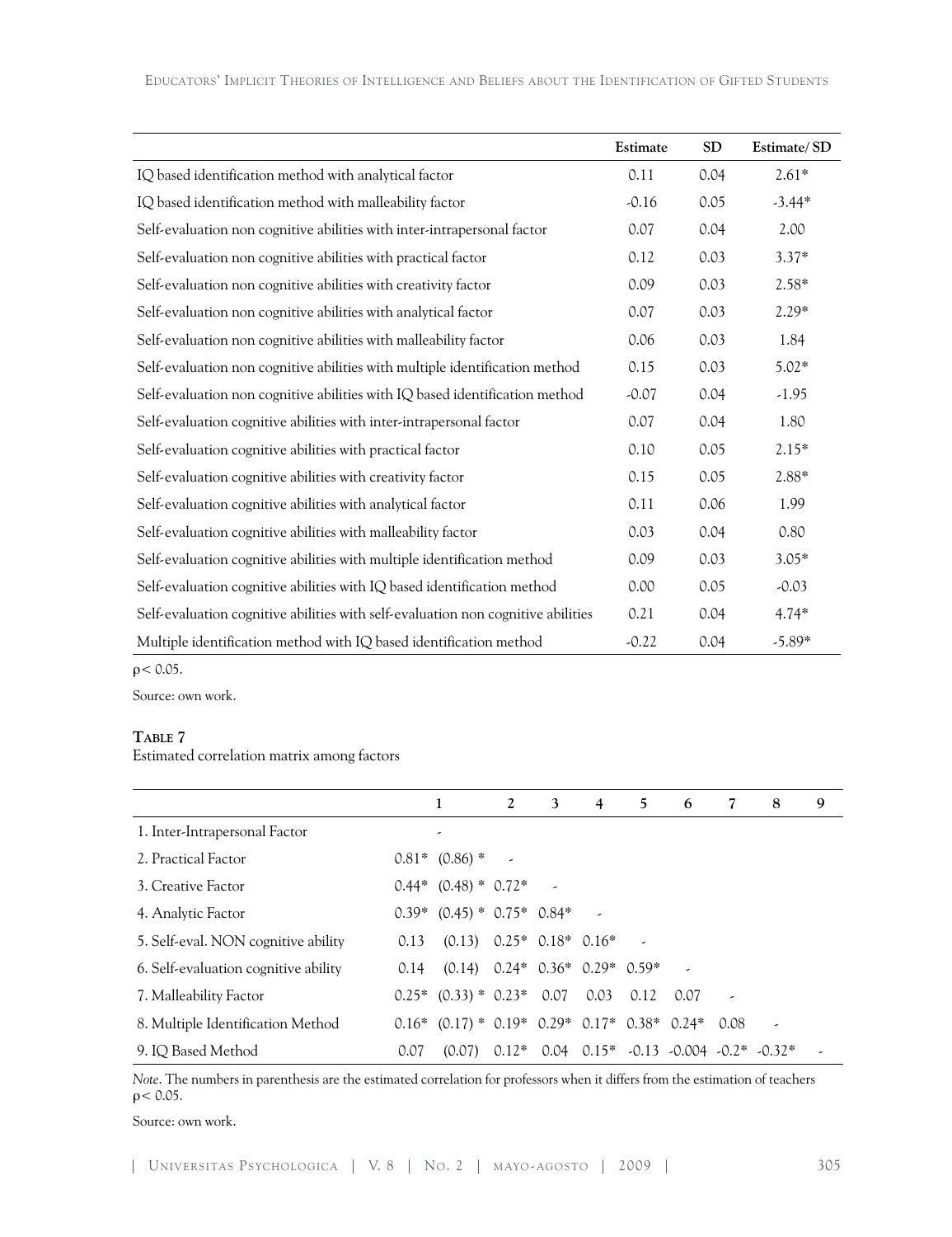The survey about beliefs about identification of gifted students contained two factors: a factor measuring teachers' agreement with IQ testing to determine giftedness and a factor measuring teachers' attitudes toward the use of multiple criteria. The relationship between these factors was small to moderate and negative  $(r = -0.32, p < 0.05)$ . The magnitude of this correlation was somewhat smaller than we had anticipated.

When we correlated the factors that measured the structure of implicit theories with malleability of intelligence, we found small or non-statistically significant relationships among some of the scales. There were small positive correlations between the malleability factor and both the intra-interpersonal factor ( $r = 0.25$ ,  $p < 0.05$  for teachers, 0.33,  $p < 0.05$ for professors) and the practical factor  $(r=0.23$ , p<0.05). The malleability factor was completely uncorrelated with the creativity factor  $(r=0.07,$ NS) and the analytic factor (r=0.03, NS). This suggests that people's implicit theories about the nature or structure of intelligence are essentially unrelated to their beliefs about the malleability of intelligence.

Also, the correlations among the self evaluation scales and the structure of implicit theories scales were generally quite low. There was one exception: self perception of cognitive ability was modestly correlated with both the analytical scale (*r*=0.29, p<0.05) and the creative scale (*r*=0.36, p<0.05). In addition, there was no statistically significant relationship between the inter-intrapersonal factor and either of the self-evaluation factors. These results suggest that people's implicit theories of intelligence are only weakly related to their perceptions of their own intelligence.

An examination of the relationship of the malleability factor and the factors measuring the identification of gifted populations revealed generally low correlations. Educators who were supportive of IQ based approaches to identifying students as gifted were slightly less likely to also endorse items related to the malleability of intelligence  $(r = -0.20$ , p<0.05) In contrast, the multiple approaches for identification factor did not correlate with Dweck's scale at all  $(r=0.08, NS)$ .

In general, the factors measuring the identification of gifted populations and the ITIS factors had non-statistically significant or low correlation estimates. One exception was the correlation between the creativity factor on the ITIS and multiple identification method, which were somewhat positively related to each other  $(r=0.29, p<0.05)$ . In other words, people who viewed creativity as an attribute of intelligence tended to support a multiple approach to identification of gifted populations. The correlation between the analytical factor and the IQ based identification factor was quite low  $(r=0.15, p<0.05)$ . Further, the correlation between the multiple identification methods factor and the analytical factor  $(r=0.17)$  was also quite low. Therefore, viewing analytical ability as an attribute of intelligence was fairly unrelated to both a respondent's views about using IQ testing as the primary means of gifted identification as well as his or her views about using multiple criteria to identify students as gifted. In general, the correlations among the ITIS and the identification factors were lower than anticipated.

As was reported before, the results of the multiple groups SEM indicated that the model where the factors' means were constrained to be equal provided worse fit than the unconstrained model. Table 8 summarizes the means for the factors. Professors tended to have either similar or slightly higher scores on the factor means.

## **Discussion**

This analysis suggests that teachers and professors in college of education have similar structures in terms of their beliefs about intelligence and also about gifted identification procedures.

Teachers' and professors' prototypes of intelligence do include a variety factors such as analytic ability, creativity and practical ability. While some teachers and professors consider that interintrapersonal abilities are part of their prototype of intelligence, this is the least endorsed attribute of intelligence.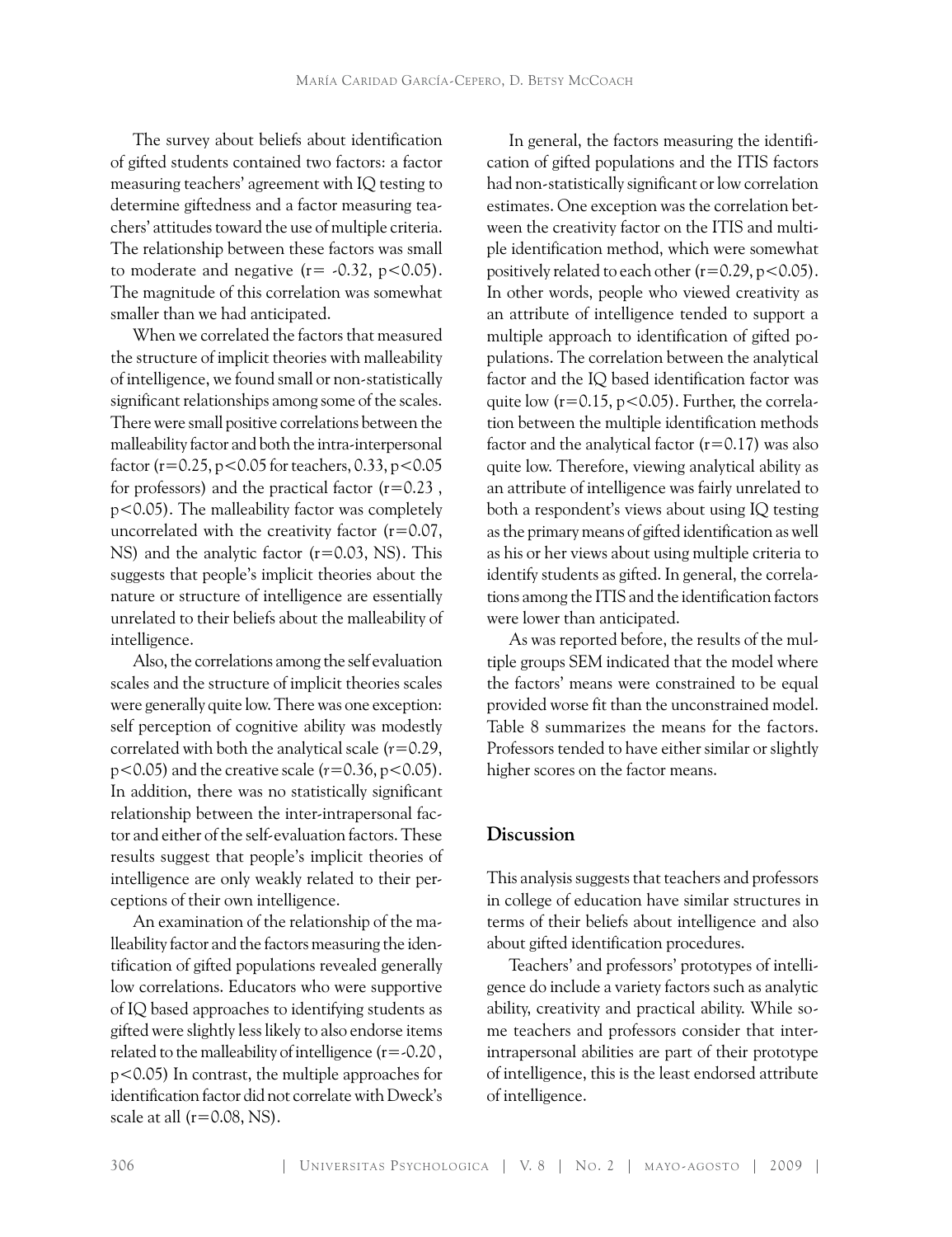### **Table 8**

Comparison of estimated factor means

|                                               |      | Teachers Professors |
|-----------------------------------------------|------|---------------------|
| 1. Inter-Intrapersonal Factor                 | 0.00 | 0.05                |
| 2. Practical Factor                           | 0.00 | 0.15                |
| 3. Creative Factor                            | 0.00 | 0.14                |
| 4. Analytic Factor                            | 0.00 | 0.03                |
| 5. Self-evaluation NON cogni-<br>tive ability | 0.00 | 0.16                |
| 6. Self-evaluation cognitive<br>ability       | 0.00 | 0.18                |
| 7. Malleability Factor                        | 0.00 | 0.04                |
| 8. Multiple Identification<br>Method          | 6.23 | 6.28                |
| 9. IQ Based Method                            | 3.21 | 3.04                |

Source: own work.

The relationship between the structure (prototypes) of intelligence and the belief that intelligence is malleable is unclear. However, there is some evidence to suggest that teachers and professors who endorse practical abilities and interintrapersonal skills as attributes of intelligence are also more likely to view intelligence as malleable. Future research should examine how modifiability whether educators view modifiability as differing across each of the attributes of intelligence. This could be achieved through ratings of malleability on each factors of the ITIS survey.

We expected to see a strong relationship between the structure of intelligence and educators' beliefs about gifted identification. Our results suggest that there is a weak relationship between those two types of beliefs. Educators who rate creativity as an attribute of intelligence tended to favor multiple methods to identify gifted students. This sounds reasonable since traditional standardized tests are generally unsuccessful at measuring creativity (Sternberg, 2003). In addition, educators who support the use of IQs test as the primary base of gifted identification tended to agree that analytical abilities are part of the structure of intelligence; however, this relationship was very weak. More research should be conducted to reveal if there is a relationship among belief about intelligence and the identification of gifted populations. However, the current study suggests that these relationships may be weaker than expected.

It is still is not clear if there is any relationship between ITI and self-evaluations of the abilities included in the prototype of intelligence. The results of this study are not clear in this regard. In one hand, we found a moderately strong correlation between self-evaluation of cognitive abilities and non-cognitive abilities. On the other hand, we found lower correlations between self-evaluation of non cognitive abilities and the same factors of the ITIS. Finally, we have only just begun the journey toward understanding how implicit theories influence educational practices. It is important to go beyond the realm of the beliefs and attitudes to address the real issue of teacher performance. Therefore, more research should be done to address if certain types of beliefs determine aspects of teacher behavior such as educators planning, teaching, and assessment strategies.

To conclude, it is important to state that generalizations based in the results obtained in this study should be made cautiously. In spite that the target sample was representative, we only obtained a 25% response rate. Since the survey was anonymous, it was not possible to ensure the representativeness of the final sample. However, given the very low response rate, it is safe to assume that responders were systematically different from the original sample. In addition, the sample of pre-service teachers was not representative at all. We chose to use a convenient sample because the difficulty of obtaining a mailing list of pre-service teachers. However, future research should examine the ITI of randomly sampled college students.

## **References**

Ablard, K. E. (2002). Achievement goals and implicit theories of intelligence among academically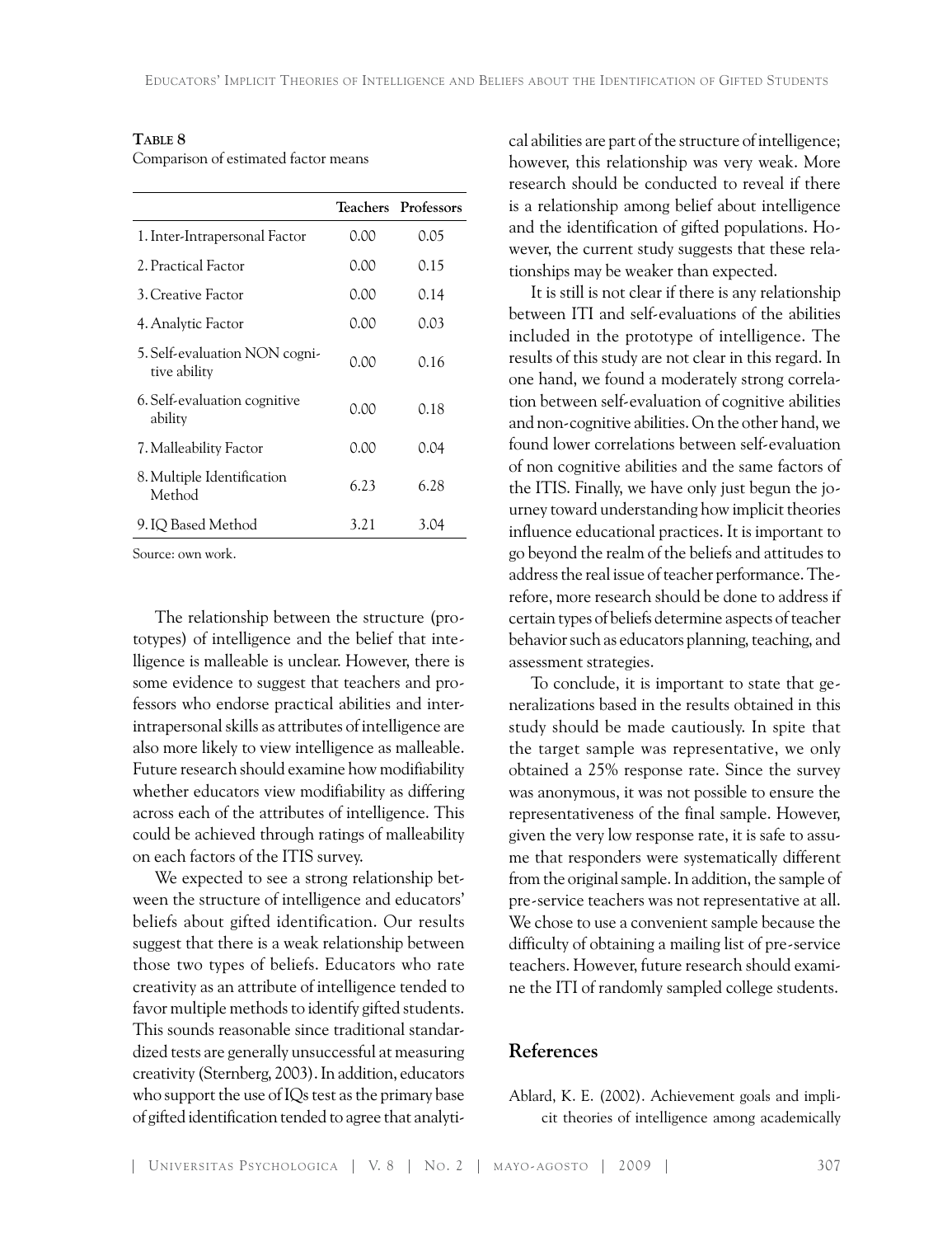talented students. *Journal for the Education of the Gifted, 25,* 215-232.

- Berg, C. & Sternberg, R. (1992). Adults' conceptions of intelligence across the adult life span. *Psychology and Aging, 7,* 221-231.
- Blackwell, L. S., Trzesniewski, K. H. & Dweck, C. S. (2007). Implicit theories of intelligence predict achievement across an adolescent transition: A longitudinal study and an intervention. *Child Development*, *78*, 246-263.
- Brown, S. W., Renzulli, J. S., Gubbins, E .J., Siegle, D., Zhang, W. & Chen, C. (2005). Assumptions underlying the identification of gifted and talented students. *Gifted Child Quarterly, 49,* 68-79.
- Bryant, F. B. & Yarnold, P. R. (2005). Principal-components analysis and exploratory and confirmatory factor analysis. In P. R. Yarnold & L. G. Grimm (Eds.), *Reading and understanding multivariate statistics* (pp. 99-136)*.* Washington, DC: American Psychological Association.
- Cabezas, D. & Carpintero, E. (2006). Teorías implícitas sobre la inteligencia en docentes. *EduPsykhé. Revista de Psicología y Psicopedagía*, *5(1)*, 129-142.
- Carpintero, E., Cabezas, D., González, C. & Fernández, P. (2003). Análisis de las teorías implícitas de la inteligencia en alumnos de Educación Primaria. *EduPsykhé, 1,* 81-105.
- Da Fonseca, D., Schiano-Lomoriello, S., Cury, F., Poinso, F., Rufo, M. & Therme, P. (2007). Validation study of the implicit theories of intelligence scale. *Encephale, 33,* 579-584.
- Deemer, S. (2004). Classroom goal orientation in high school classrooms: Revealing links between teacher beliefs and classroom environments. *Educational Research, 48*(1), 73-90.
- DeFrates-Densch, N., Smith, M. C., Schrader, T. & Ríque, J. (2004). *Impact of coursework and field experience on pre-service and in-service teacher's implicit theories of development and learning.* Paper presented at the annual meeting of the American Educational Research Association.
- Dupeyrat, C. & Marine, C. (2005). Implicit theories of intelligence, goal orientation, cognitive engagement, and achievement: A test of Dweck's model with returning to school adults. *Contemporary Educational Psychology*, *30,* 43-59.
- Dweck, C. (2000). *Self-theories: their role in motivation, personality, and development.* Philadelphia, PA: Psychology Press.
- García-Cepero, M. C. & McCoach, D. B. (2006). *Implicit theories of intelligence and giftedness identification in educators: Instrument validation*. Paper presented at the annual meeting of the National Association for Gifted Children.
- Gómez-López. F. (2005). Filosofía institucional, teorías implícitas de los docentes y práctica educativa. *Revista Latinoamericana de Estudios Educativos*, *XXXV*(1-2), 35-88.
- Hong, Y. Y., Chi-yue, C. & Dweck, C. (1999). Implicit theories, attributions, and coping: A meaning system approach. *Journal of Personality and Social Psychology, 77,* 588-599.
- Lee, K. (1996). A study of teacher responses based on their conceptions of intelligence. *Journal of Classroom Interaction, 31*(Summer), 1-12.
- Lynott, D. J. & Wolfolk, A. E. (1994). Teachers' implicit theories of intelligence and their educational goals. *Journal of Research and Development in Education, 27*(Summer), 253-264.
- Loehlin, J. C. (2004). *Latent variable models: An introduction to factor, path, and structural equation analysis.* Mahwah, N.J: Lawrence Erlbaum Associates.
- MacCallum, R. C. & Austin, J. T. (2000). Applications of Structural Equation Modeling in psychological research. *Annual Review of Psychology, 51,* 201-226.
- Maker, J., (1996). Identification of gifted minority students: A national problem, needed changes and a promising solution. *Gifted Child Quarterly, 40,* 41-50.
- Maydeu-Olivares, A. & Coffman, D. L. (2006). Random intercept item factor analysis. *Psychological Methods, 11,* 344-362.
- McCoach, D. B. (2003). SEM isn't just the Schoolwide Enrichment Model anymore: Structural Equation Modeling (SEM) in gifted education. *Journal for the Education of the Gifted, 27,* 36-61.
- Pintrich, P. R. & Schunk, D. H. (2002). *Motivation in education: Theory, research, and applications.* Upper Saddle River, N.J.: Merrill.
- Sternberg, R. J. (1985). Implicit theories of intelligence, creativity, and wisdom. *Journal of Personality and Social Psychology, 49,* 607-626.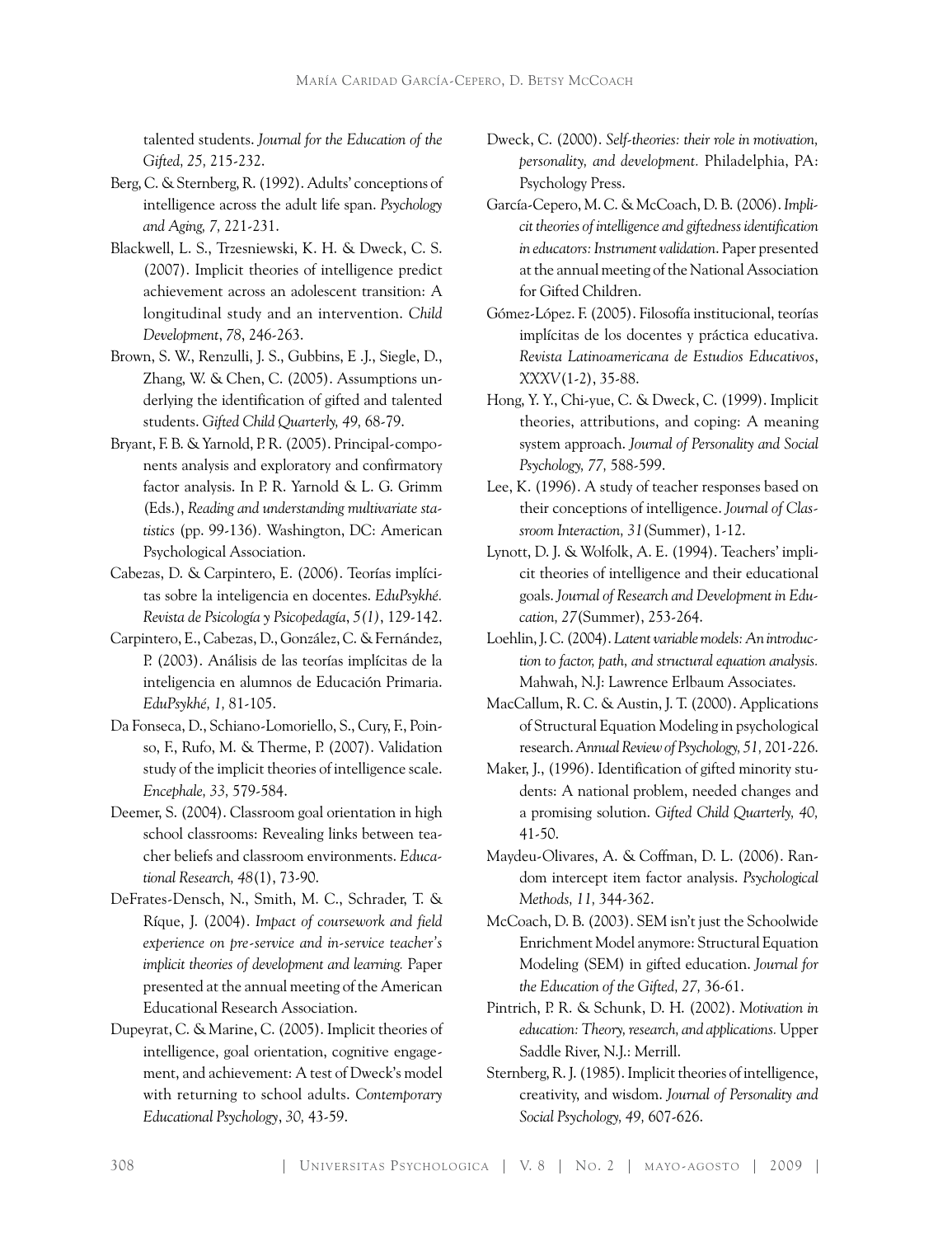- Sternberg, R. J. (2000). The concept of intelligence. In R. J. Sternberg (Ed.), *Handbook of Intelligence* (pp. 3-14). New York: Cambridge University Press.
- Sternberg, R. J. (2003). *Wisdom, intelligence, and creativity synthesized.* New York: Cambridge University Press.
- Sternberg, R. J., Conway, E. B., Ketron, J. L. & Bernstein, M. (1981). People's conceptions of intelligence. *Journal of Personality and Social Psychology, 41*, 37-55.
- Sternberg, R. J. & Davidson, J. E. (1986). Conceptions of giftedness: A map of the terrain. In R. J. Sternberg & J. E. Davidson (Eds.), *Conceptions*

*of Giftedness* (pp. 3-18). New York: Cambridge University Press.

- Strømsø, H. & Bräten, I. (2004). Epistemological beliefs and implicit theories. *The British Journal of Educational Psychology, 29* (October), 371-388.
- Tomarken, A. J. & Waller, N. G. (2005). Structural Equation Modeling: Strengths, limitations, and misconceptions. *Annual Review of Clinical Psychology, 1*, 31-65.
- Valenzuela, J. (2007). Más allá de la tarea: pistas para una redefinición del concepto de Motivación Escolar. *Educação e Pesquisa, 33*(3), 409-426.